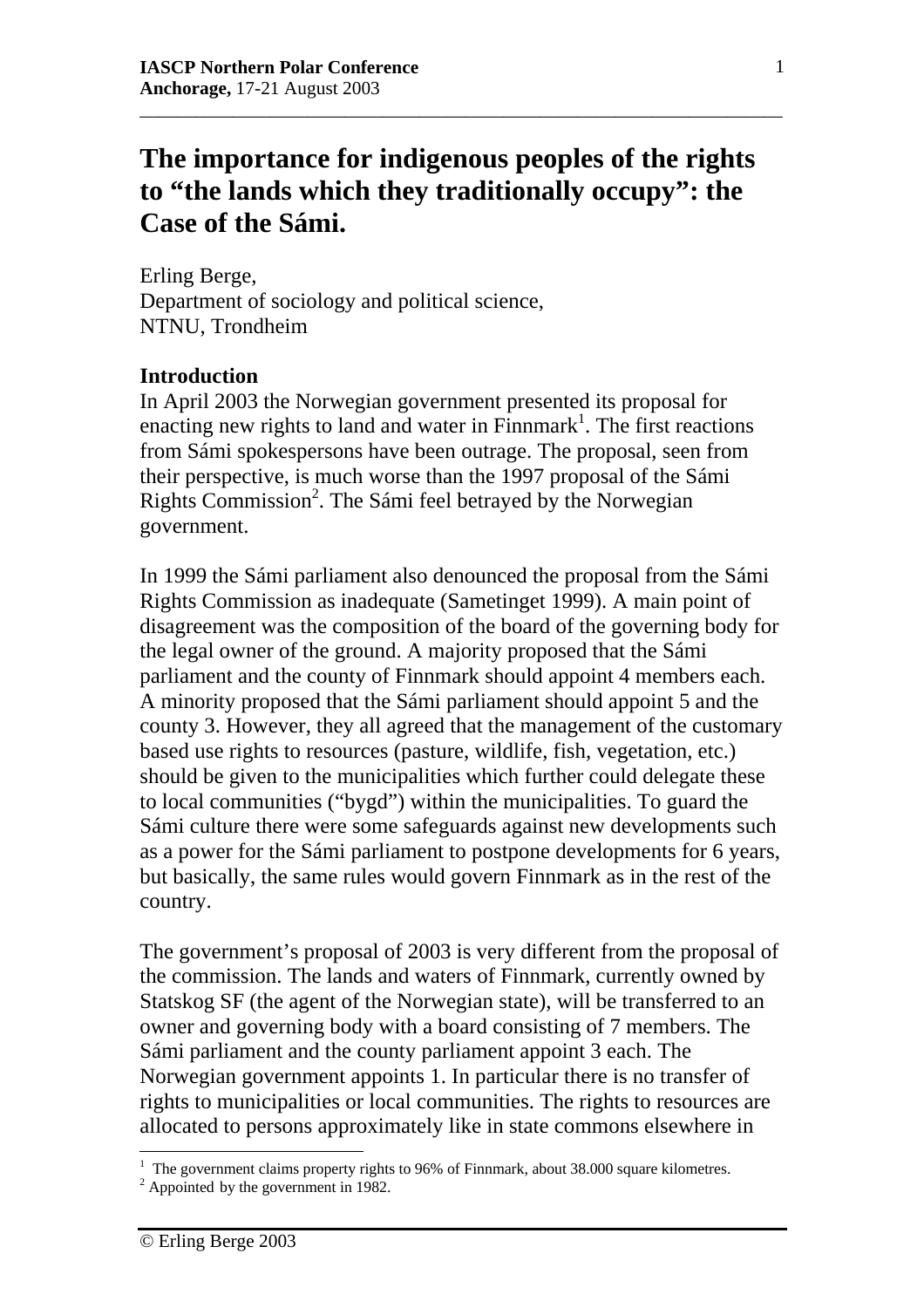Norway with more rights for local inhabitants than for non-locals. Existing legislation concerning the Sámi (the reindeer herding act and the acts on salmon fishing in the rivers of Alta, Tana, and Neiden) is not affected; neither are customary law based rights. The Sámi parliament has particular rights to advice the governing body on how to judge the impact of management decisions on Sámi culture, economy, and society. However, the state retains particular rights to create protected areas or expropriate land for other public purposes without compensation and there are no particular regulations or reservations concerning the rights to underground resources. The national regulations will apply.

\_\_\_\_\_\_\_\_\_\_\_\_\_\_\_\_\_\_\_\_\_\_\_\_\_\_\_\_\_\_\_\_\_\_\_\_\_\_\_\_\_\_\_\_\_\_\_\_\_\_\_\_\_\_\_\_\_\_\_\_\_\_\_\_\_\_\_\_\_

As the case stands today the details of the proposals may not be terribly important. The two big questions are

- What property rights will the Sámi people need to be awarded if the government of Norway is to comply with ILO convention 169?
- Can such property rights be designed without awarding them to an ethnic group?

The last question will not be discussed here. The assumption is that creating rights based on ethnic criteria would probably create more problems than it solves. The relations between Sámi and non-Sámi in northern Norway could easily become very difficult. And depending on the details of the ethnic allocation also the internal divisions of the Sámi community might become antagonistic. So if there is a way of awarding the Sámi ownership rights to the lands they traditionally occupy without using ethnic criteria for allocating benefits that should be preferred. It is still an open question if this is possible. However, it is this author's opinion that the 1997 proposal of the majority of the Sámi Rights Commission came close to achieving this.

To answer the first question it seems that many Norwegians needs to understand why the Sámi as a people needs property rights in the meaning of the ILO convention  $169<sup>3</sup>$  to the land at all – as opposed to well established customary and enacted use rights. Why cannot the Norwegian state act as trustee of the Sámi just as it has done for the farmers of Southern Norway as owner of the State commons?

The question of why it is important to the Sámi people to get property rights to "the lands which they traditionally occupy" needs to be based on an understanding of what property rights to land, or land tenure, means in

<sup>&</sup>lt;sup>3</sup> For the text of the convention see http://ilolex.ilo.ch:1567/english/docs/convdisp.htm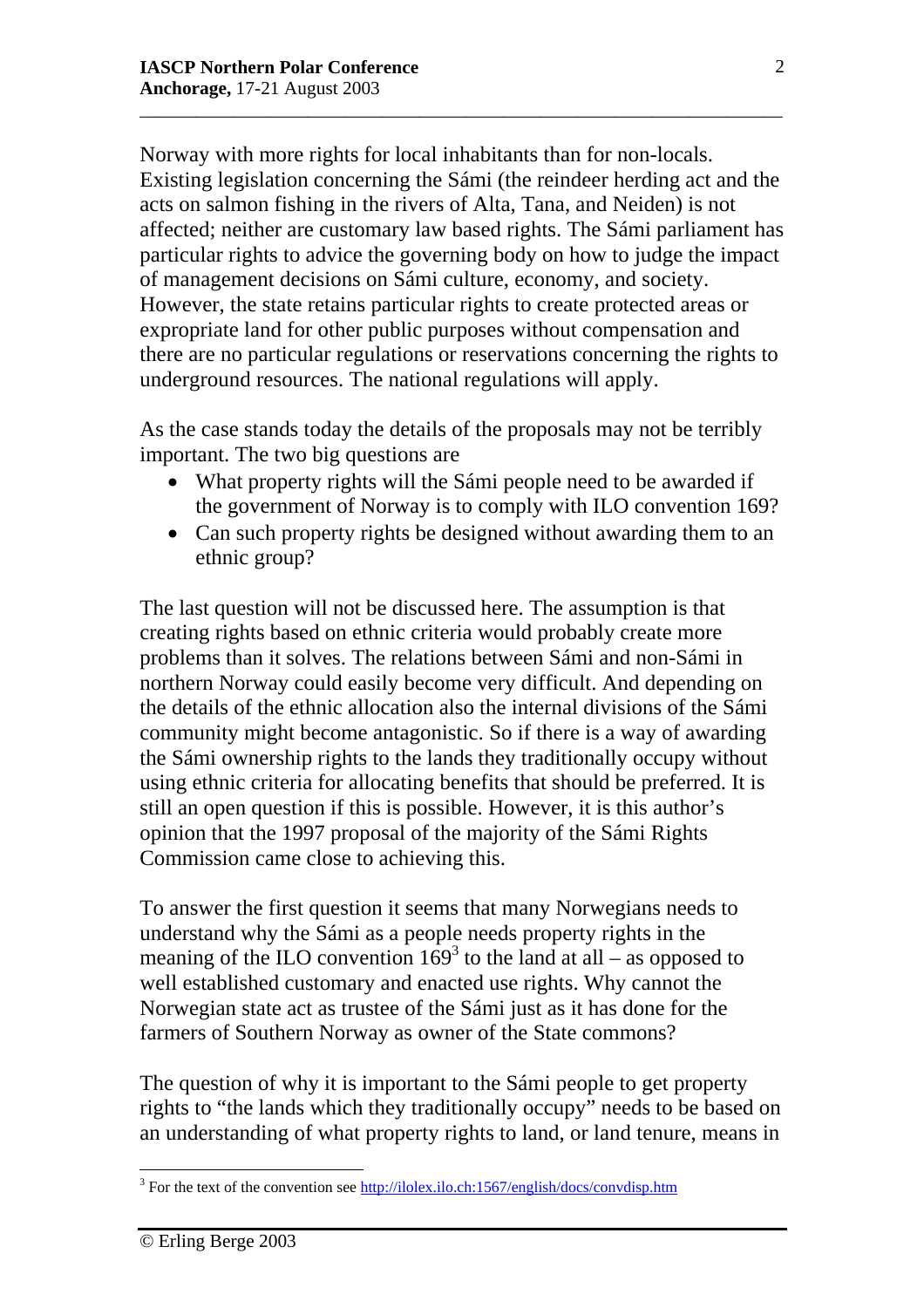a modern capitalist society as well as in a traditional customary law society. The present discussion will not be exhaustive, but will emphasise those parts of the theme which may help us understand the situation in Finnmark.

\_\_\_\_\_\_\_\_\_\_\_\_\_\_\_\_\_\_\_\_\_\_\_\_\_\_\_\_\_\_\_\_\_\_\_\_\_\_\_\_\_\_\_\_\_\_\_\_\_\_\_\_\_\_\_\_\_\_\_\_\_\_\_\_\_\_\_\_\_

The answer offered is that for the Sámi people property rights to their traditional lands are important because it gives them, in a capitalist society, better control of the future uses of the resources in their lands, and hence better control of their future as a people.

## **Property rights in general and land reforms**

In contemporary society property rights give the holder the most enduring structural powers of capitalist society because capitalist society is the kind of society we live. But the fact is that in all known societies there are rights and duties with characteristics we can recognise as property rights no matter what they are called locally (Godelier 1984). The significant point about property rights is that they award the owner the maximum of protection a society can give for secure long term enjoyment of the benefits flowing from ownership and possession. In most of the world this does not amount to much. At best, the rights amount to locally acknowledged security of possession. However, in the capitalist societies of the Western world property rights mean a lot more.

### Box 27.3 **An institutional definition of property rights**

Property rights provide legitimate allocation to particular owners of material or immaterial objects supplying income or satisfaction to the owner. They comprise a detailed specification of rights and duties, liberties and immunities citizens have to observe. These are partly defined by law, partly by cultural conventions, and they are different for owners and non-owners. Property rights are ultimately guarantied by the legitimate use of power.

The way property rights are defined and protected are presumed to be essential to the dynamic of the economic and social development of these societies, and one important explanation for lack of economic development is by many said to be deficiencies in the definition of property rights (see e.g. de Soto 2000, North 1990).

Now, if this is true one might ask why governments do not reform their property rights in accordance with the theory. The answer to that may be of two kinds. One, the political economy answer, is that the ruling elite will lose their power if they try to do that. The other, more sociological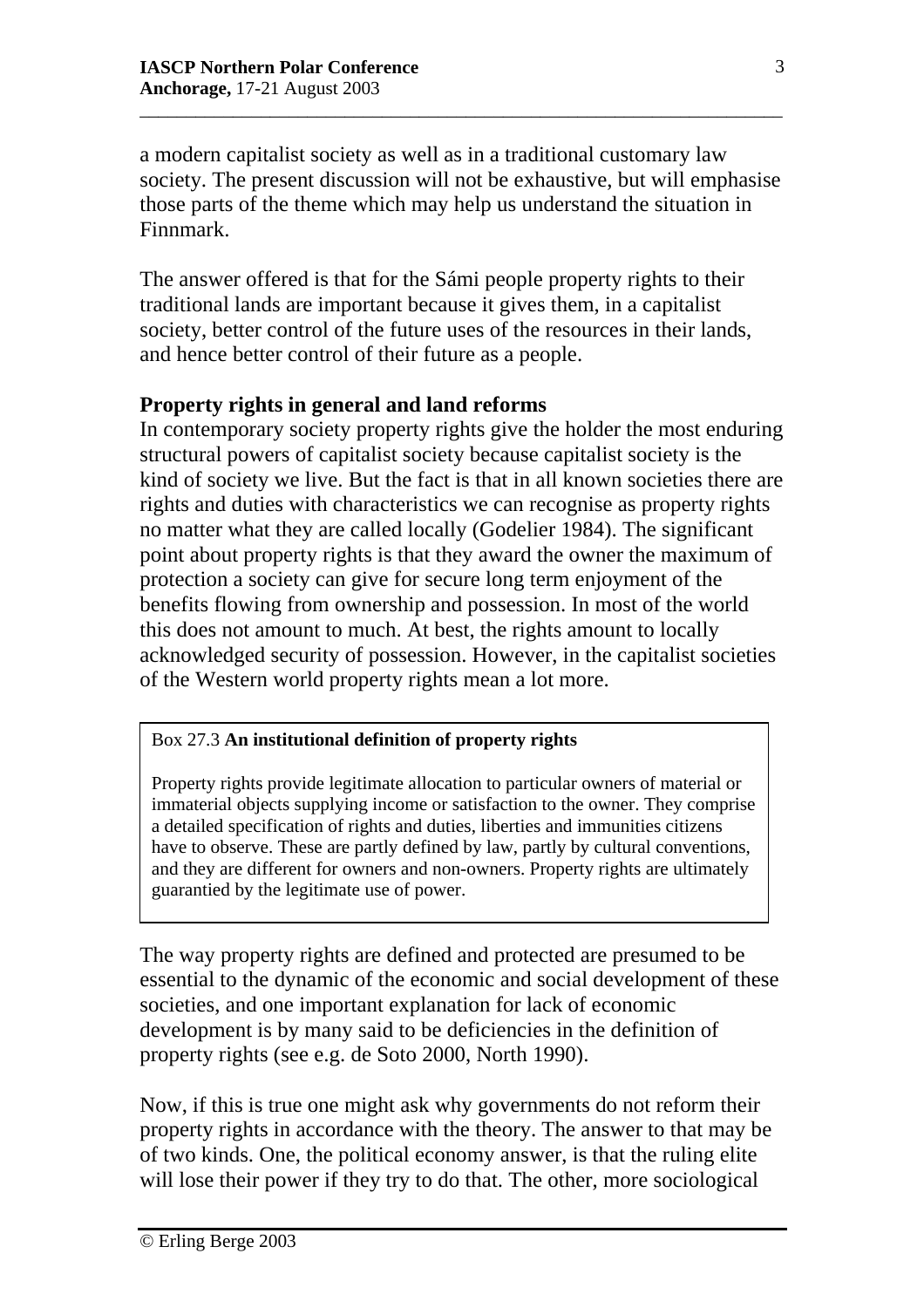answer will add that even if the ruling elite want to redefine property rights that may not be possible in the short run. Property rights are not only legal rules; they are also real world implementations (social facts) of some very deep cultural beliefs, and guide some of the most enduring practices of a society (Douglas 1986, Searle 1995). Property rights evolve as these beliefs and practices change. This may help us understand why the Sámi encounter problems in the drive to reform the property rights over "the lands which they traditionally occupy".

\_\_\_\_\_\_\_\_\_\_\_\_\_\_\_\_\_\_\_\_\_\_\_\_\_\_\_\_\_\_\_\_\_\_\_\_\_\_\_\_\_\_\_\_\_\_\_\_\_\_\_\_\_\_\_\_\_\_\_\_\_\_\_\_\_\_\_\_\_

Changes in property rights occur slowly. As a rule, we will find incremental change as slow as to be almost imperceptible. Large scale "revolutionary" changes are not unknown, but come seldom and in history they are often seen at least as partial, if not complete, disasters for common people, for example the enclosure of the traditional commons in England, or the communist revolution in Russia.

More peaceful large scale change in property rights as a consciously designed policy has sometimes been tried during the last 50 years. It is found under the heading of land tenure reforms. Comprehensive evaluations are scarce but all evidence suggests that large scale reforms never achieve their goals<sup>4</sup>.

One recent example is the land reforms of Zimbabwe. Their outcome is not yet known. But the process of change seems to have brought disaster to many, both white and black.

Another kind of property rights reform is found in the redistribution of fishing rights which has occurred in Iceland, and which is going on in Norway. Compared to Zimbabwe it seems to go more peacefully. However, we see clear winners and losers. Among the losers in Norway we find the coastal Sámi population.

More small scale and piecemeal reforms do better. Land consolidation as practiced in Western Europe has become a useful and necessary part of our societies.

The Sámi have demanded property rights to the lands they traditionally occupy. On a scale of change from small to large it would seem to come

<sup>&</sup>lt;sup>4</sup> In a review of land tenure reforms in Kenya, Ensminger (1996) observes: "The literature leaves little doubt that formal land titling is not having the intended effects of increasing agricultural investment and productivity by providing greater security, or even, given its failure to replace customary norms of succession and transfer, of creating a land market. Why?"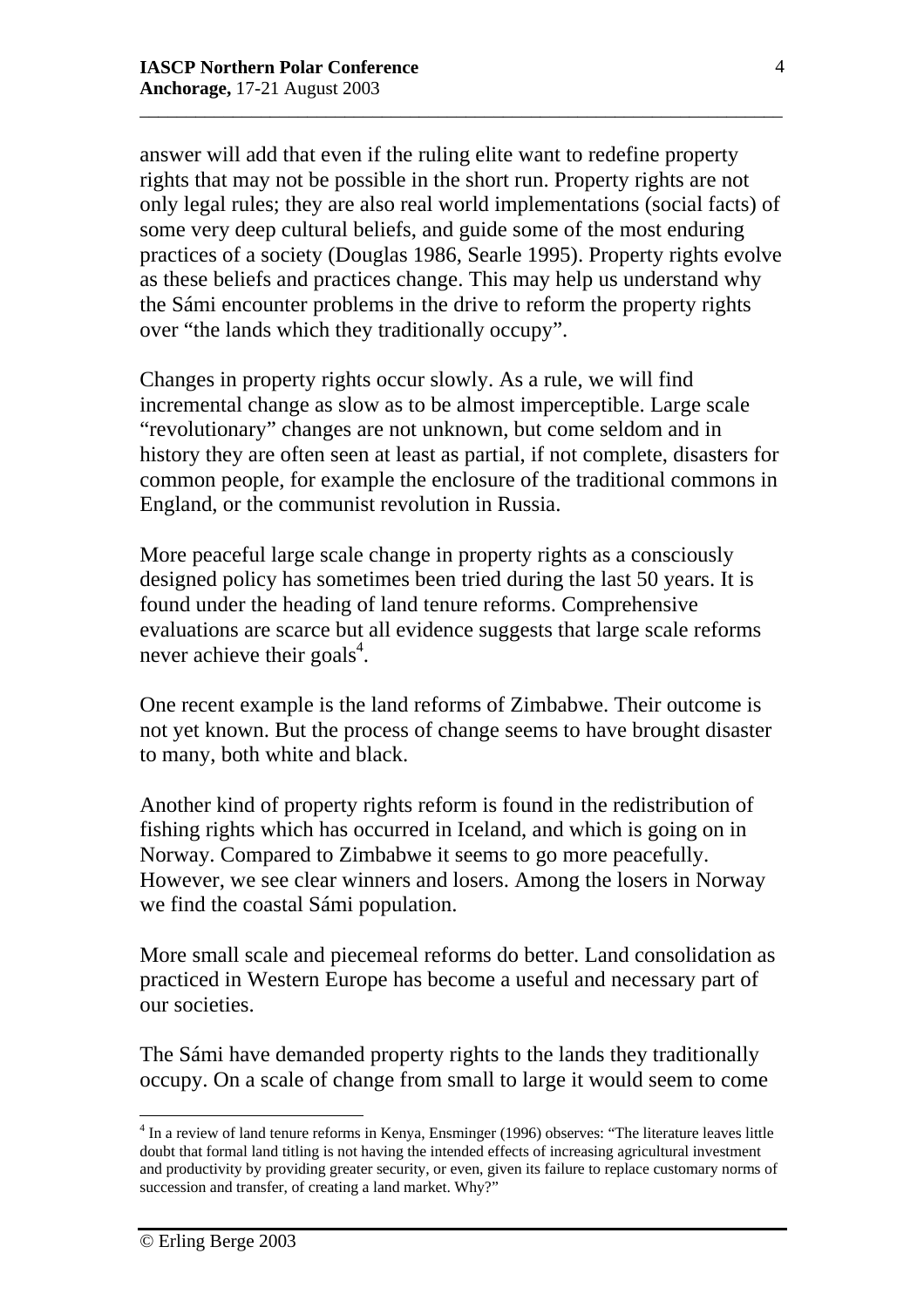on the side of large scale. How large, however, depend a bit on what the Sámi actually mean with their demand. Despite the seeming clarity of the international convention they quote, the meaning of the demand in the Norwegian context is not clear. But let us start at the beginning: how did we get to be where we are, in terms of property rights to land in Finnmark?

\_\_\_\_\_\_\_\_\_\_\_\_\_\_\_\_\_\_\_\_\_\_\_\_\_\_\_\_\_\_\_\_\_\_\_\_\_\_\_\_\_\_\_\_\_\_\_\_\_\_\_\_\_\_\_\_\_\_\_\_\_\_\_\_\_\_\_\_\_

### **Current status of property rights to land in Finnmark**

The details of the history behind current property rights are found in the publications from the Sámi rights commission, particularly NOU 1994:21 and NOU 1997:4.

The essence of the argument of the Norwegian state is that it has been the landlord for so long that it now has to be considered the legitimate owner of Finnmark. The origin of its position as landlord was at first the stipulation used by all states since medieval times that lands without identifiable citizens in possession (with seisin) belong to the state. This position was reinforced and also took a new direction with the liberal position that ownership rights originated with a mixing of soil and labour (the labour theory of property rights) usually attributed to John Locke (1690). The labour theory of property had for colonial powers the convenient interpretation that nomads, hunters and fishers could not establish property rights to the lands or waters they used.

The Sámi parliament denies all validity to such arguments. On the contrary, the history of the usages of these lands by the Sámi population must surely attest to their ownership rights to the lands. The Sámi's uses of the lands should establish better title than the unjust doctrine referred to by the state. The Norwegian state should recognize the customary law realities of the Sámi's usage of natural resources.

Now the state might say: "of course, your rights to the resources you use and traditionally have been using are undeniable and secure. But the ground itself belongs to the state".

At this point the Sámi would have been thwarted if not for the international development. The Sámi parliament points to the 1989 ILO Convention 169 concerning Indigenous and Tribal Peoples in Independent Countries, particularly Articles 14 and  $15^5$ . In article 14.1 it is said that "The rights of ownership and possession of the peoples

 5 For a discussion see NOU 1997:5, pages 31-52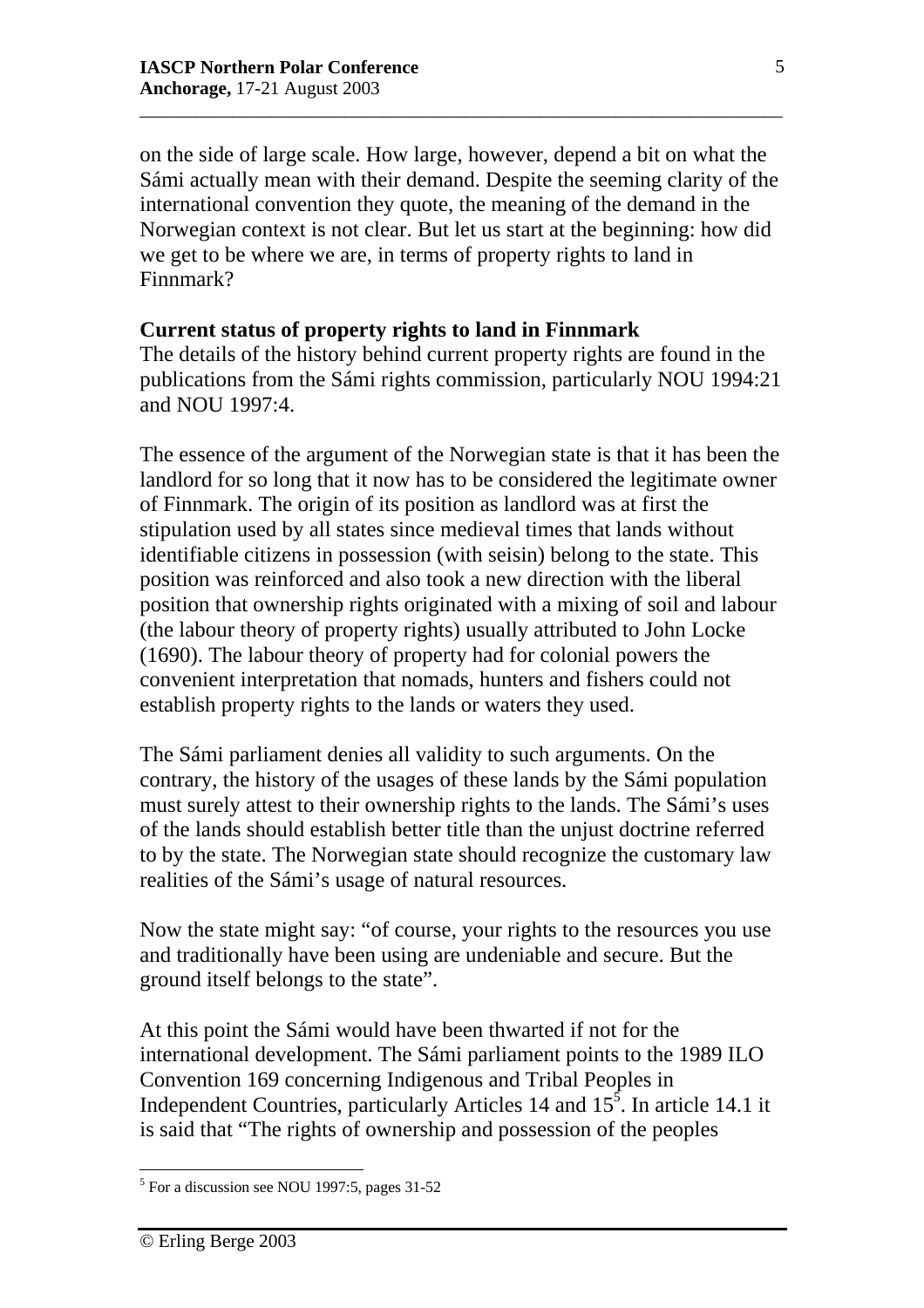concerned over the lands which they traditionally occupy shall be recognised." This would seem both clear and unambiguous to most people. The Sámi rights commission had to conclude that the Sámi should be seen as owners of the "lands which they traditionally occupy". The political dynamite lies of course exactly in this phrase. How do we delineate these lands?

\_\_\_\_\_\_\_\_\_\_\_\_\_\_\_\_\_\_\_\_\_\_\_\_\_\_\_\_\_\_\_\_\_\_\_\_\_\_\_\_\_\_\_\_\_\_\_\_\_\_\_\_\_\_\_\_\_\_\_\_\_\_\_\_\_\_\_\_\_

The Sámi rights commission admits only that probably the core area of the Finnmark plateau must be considered as belonging to the Sámi according to this paragraph. The arguments of the Sámi parliament are neither very clear nor consistent. Sometimes it sounds as if more than half of Norway and the Barents Sea must be considered to be lands they traditionally have used and depended on.

The map of Sápmi published by the Sámi parliament gives a graphic presentation of these arguments. Even if they do not say it explicitly the implication left is that this is what they consider themselves entitled to own. Based on this reading we should not be surprised if non-ethnic Sámi living within these areas become insecure and hostile.

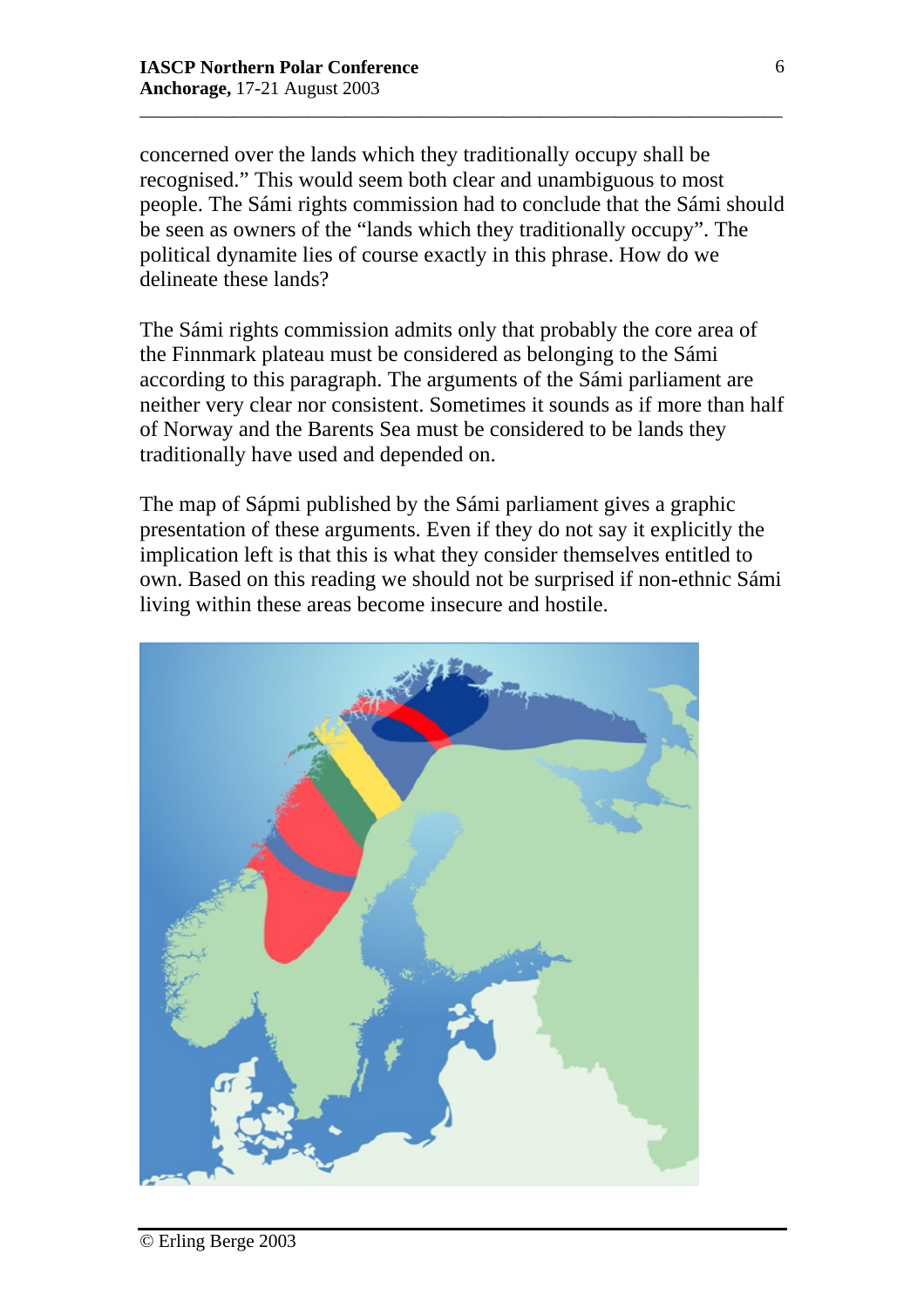Figure 1. Sápmi covers part of four countries according to the Norwegian Sámi parliament

\_\_\_\_\_\_\_\_\_\_\_\_\_\_\_\_\_\_\_\_\_\_\_\_\_\_\_\_\_\_\_\_\_\_\_\_\_\_\_\_\_\_\_\_\_\_\_\_\_\_\_\_\_\_\_\_\_\_\_\_\_\_\_\_\_\_\_\_\_

Source: http://www.samediggi.no/

However other arguments would seem more modest. The Sámi parliament also says that they want to emphasis that regarding the management of ground and usufructs from these lands there should not be any discrimination based on ethnic origin among individuals living in the same area (Sametinget 1999: page 119-120). But these assurances are not so well, and not so often, promulgated as the initial sweeping statements and the map.

And it cannot be denied. The map of Sápmi does have a factual historical story to tell. The Sámi languages, for example, are roughly distributed as in figure 2.



Figure 2 The distribution of the Sámi languages according to the Norwegian Sámi parliament

Source: http://www.samediggi.no/ See also Nickul 1977.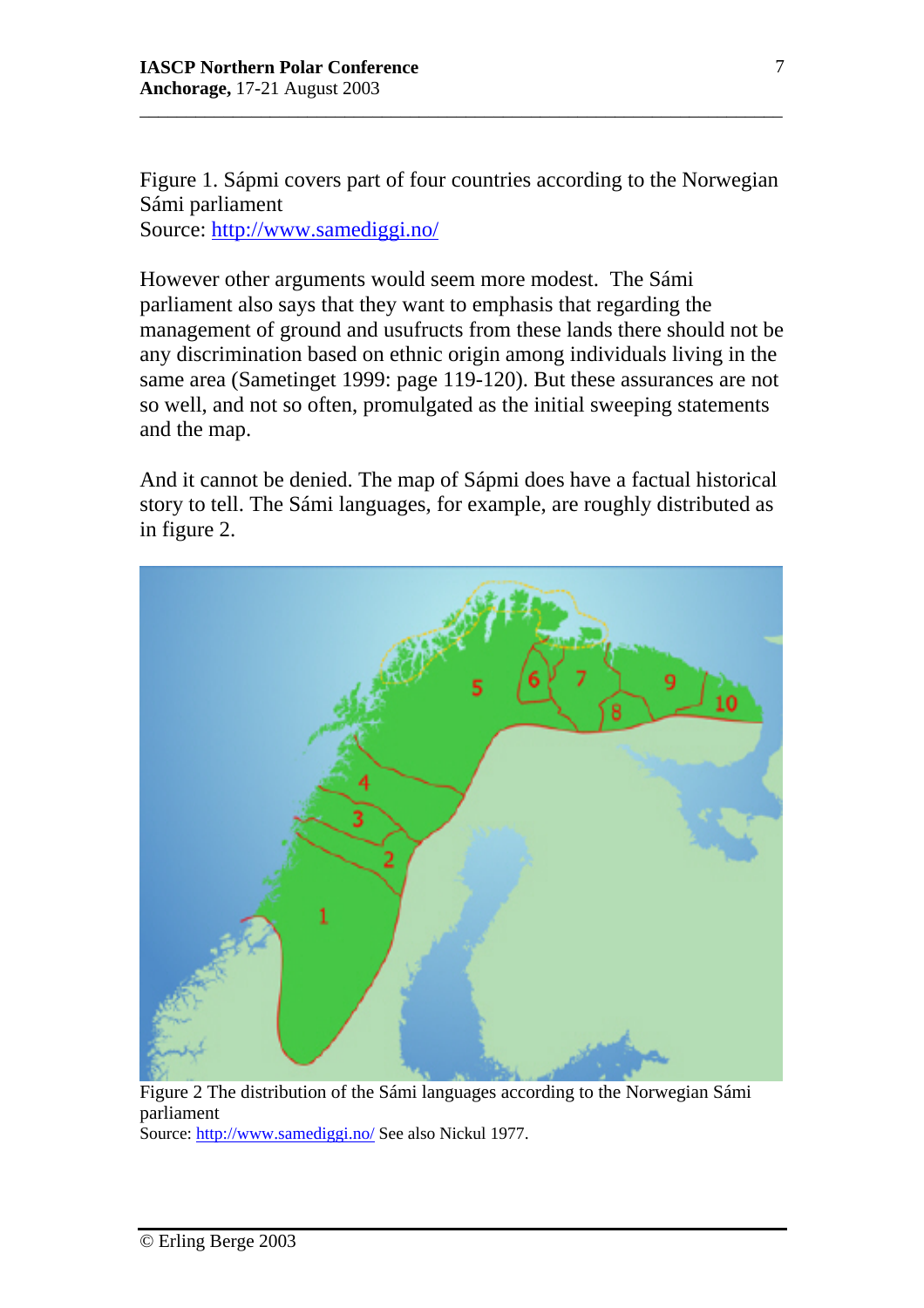Likewise, the Reindeer herding areas are basically coterminous with the Sápmi lands in Norway.

\_\_\_\_\_\_\_\_\_\_\_\_\_\_\_\_\_\_\_\_\_\_\_\_\_\_\_\_\_\_\_\_\_\_\_\_\_\_\_\_\_\_\_\_\_\_\_\_\_\_\_\_\_\_\_\_\_\_\_\_\_\_\_\_\_\_\_\_\_



Figure 3 Reindeer herding areas (Berge 1998:8)

Thus there is at least some historical connection between the map of Sápmi and the idea that these are the lands they traditionally occupy.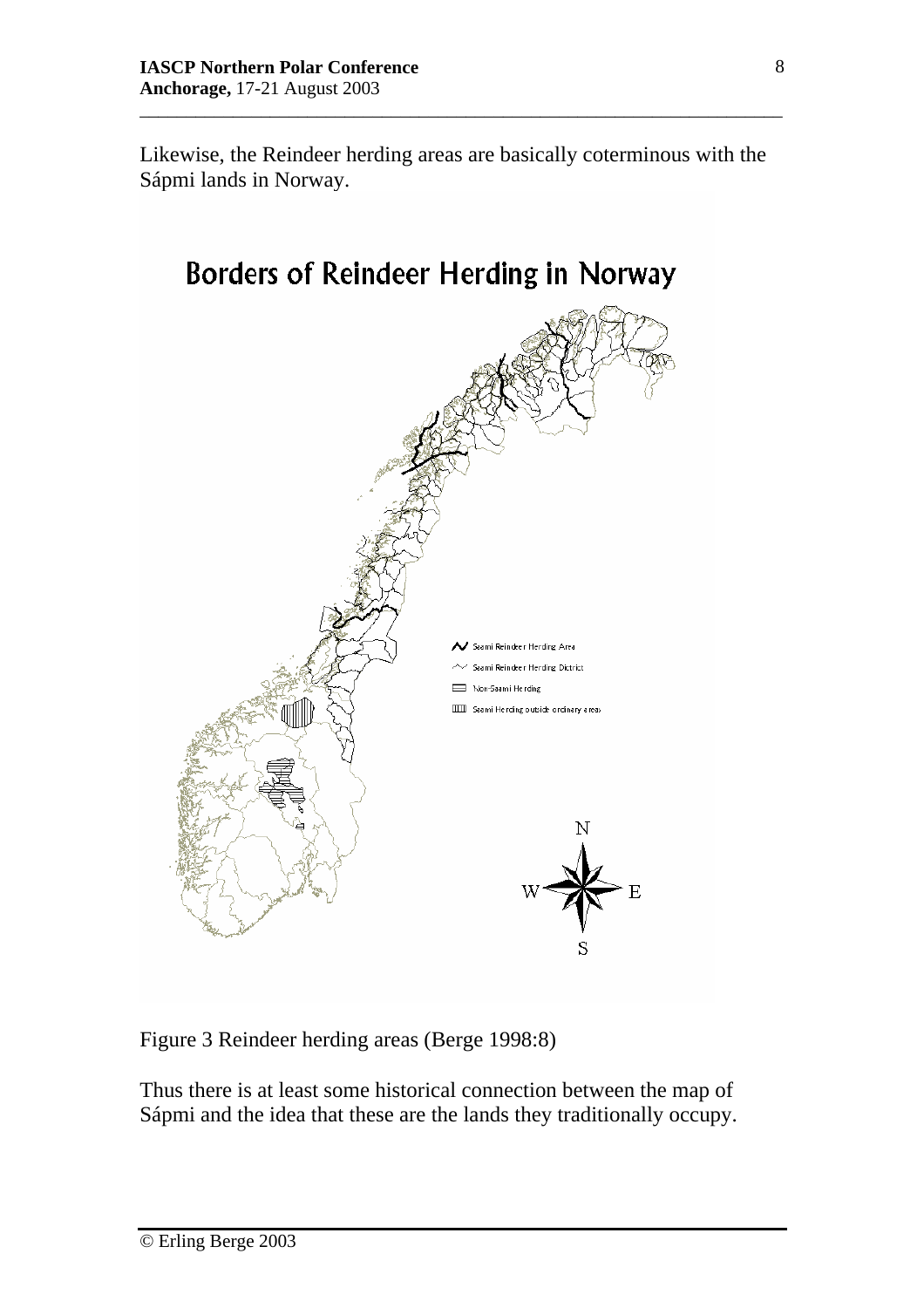In considering the question of whether this maximal claim to property rights according to ILO convention 169 will be feasible within the Norwegian state, and even desirable as seen from the Sámi point of view, we are led back to the question: why are property rights important?

\_\_\_\_\_\_\_\_\_\_\_\_\_\_\_\_\_\_\_\_\_\_\_\_\_\_\_\_\_\_\_\_\_\_\_\_\_\_\_\_\_\_\_\_\_\_\_\_\_\_\_\_\_\_\_\_\_\_\_\_\_\_\_\_\_\_\_\_\_

# **Property rights defined**

Our everyday conception of property is clear in its main implications. Property rights are about security of enjoyment of benefits, and freedom of action. An hypothetical opinion poll about the differences between "yours" and "mine" would reveal fairly unanimous opinions. An investigation into the meaning inherent in the everyday concept of property found that it could be described by six types of rules (Snare 1972): three defining the rights of the owner and three regulating the relation between an owner and non-owners:

### **Owner rights:**

1. The owner has a right to use his property, meaning:

a) It is not wrong for the owner to use his property, and

b) it is wrong for all non-owners to interfere with the owner in his use of his property,

2. Non-owners may use the property of the owner if and only if the owner gives his permission, and

3. The owner may permanently or temporarily transfer his rights as defined by rules 1 and 2 to specific other persons by consent,

### **Relational regulations**:

4. Punishment rules: regulating the cases where non-owners interfere with an owner's use of his property.

5. Damage rules: regulating the cases where non-owners cause damage to someone's property, and

6. Liability rules: regulating the cases where someone's property through either improper use or neglect causes damage to the person or the property of some non-owner.

We have to understand that this is the way most people will tend to think about the Sámi claim to ownership of land and water. This is also a very commons way of thinking about property rights. Modern economic theory uses it. Property rights systems based on the model of Roman law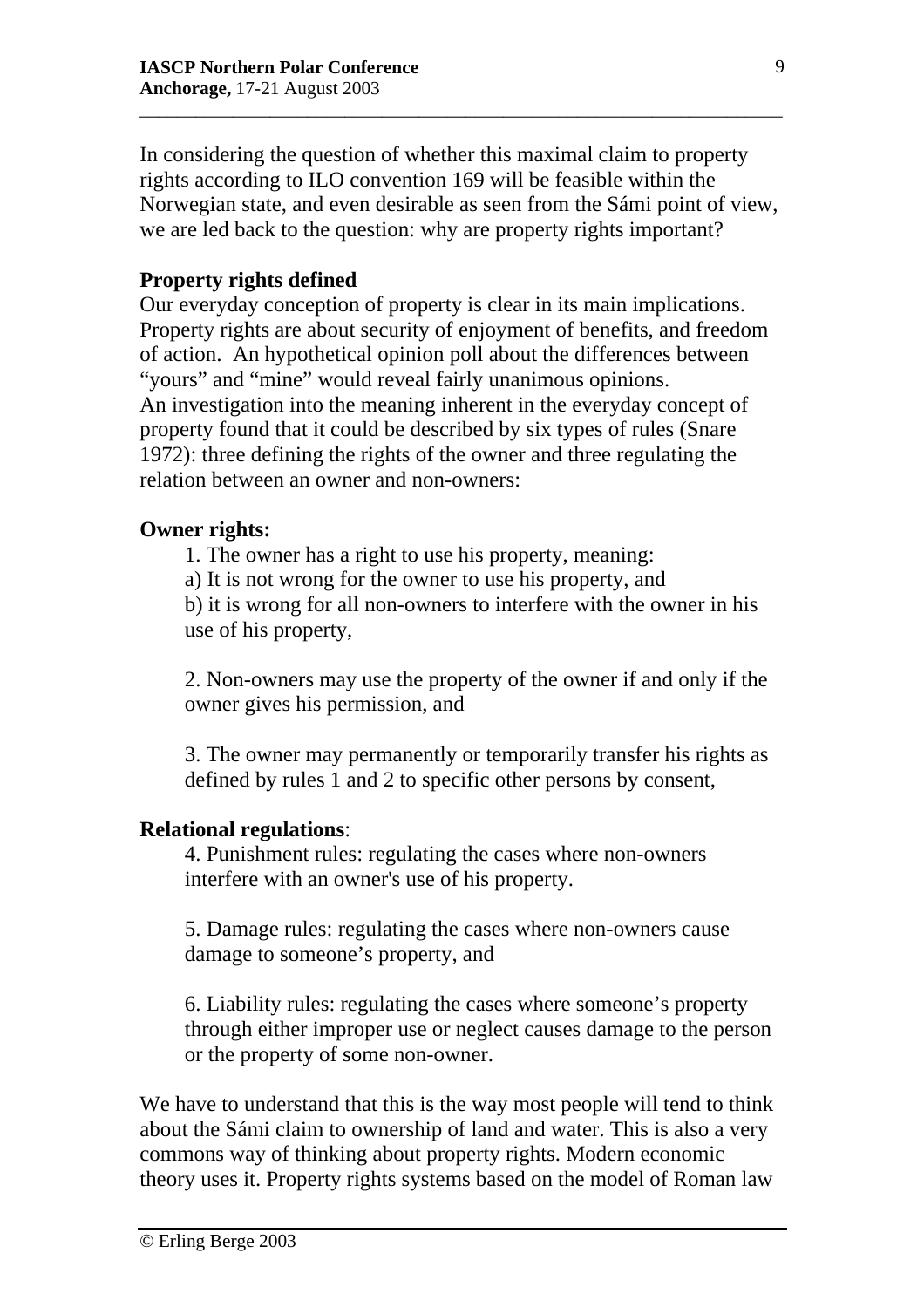uses it. We can call this the dominium plenum position on ownership. It is the way Norwegian law thinks of property rights if nothing else is implied by contract or customs. Also it would seem that this is the way of thinking guiding the ILO convention 169.

\_\_\_\_\_\_\_\_\_\_\_\_\_\_\_\_\_\_\_\_\_\_\_\_\_\_\_\_\_\_\_\_\_\_\_\_\_\_\_\_\_\_\_\_\_\_\_\_\_\_\_\_\_\_\_\_\_\_\_\_\_\_\_\_\_\_\_\_\_

Of course, what the Norwegian state actually "thinks" about property rights we cannot know, but its behaviour within its ownership of the lands in Finnmark can be said to conform to the dominium plenum position only in certain long term tendencies. The history of contracts and customs binds its position and channels behaviour.

Neither is it entirely clear how the Sámi parliament thinks about ownership of its traditional lands despite its frequent references to ILO convention 169. But the impression given by its most publicly promulgated position does seem to conform to a dominium plenum position.

However, the dominium plenum way of thinking about lands and natural resources is not usually found in the customs and traditions of indigenous peoples, and neither is it part of the traditional Norwegian approach to land and resource ownership. In fact, no modern society could function if this was a dominant approach to land ownership.

Despite the dominant position of the dominium plenum way of thinking about land ownership in popular culture and economic theories, the legal realities in modern capitalist societies are very different.

### **Property rights to land in modern capitalism**

A modern society requires that there are ways of specifying resources and dividing rights among several and different owner interests. There also has to be ways of sharing and co-managing resources and benefits within groups of differing sizes and interests. The most versatile tools for achieving this is found in the Common Law system developed in England<sup> $\vec{\delta}$ </sup>. Its current versatility is in many ways the outcome of the struggle between a customary system of rights holding similar to the Norwegian and the effort to implement the dominium plenum position in the modernisation of the British state during the  $18<sup>th</sup>$  century<sup>7</sup>.

 $<sup>6</sup>$  Its history is fascinating (see e.g. Thompson 1975, Simpson 1986, Neeson 1993).</sup>

<sup>&</sup>lt;sup>7</sup> On the question of landholding and modernisation of the state see Scott 1998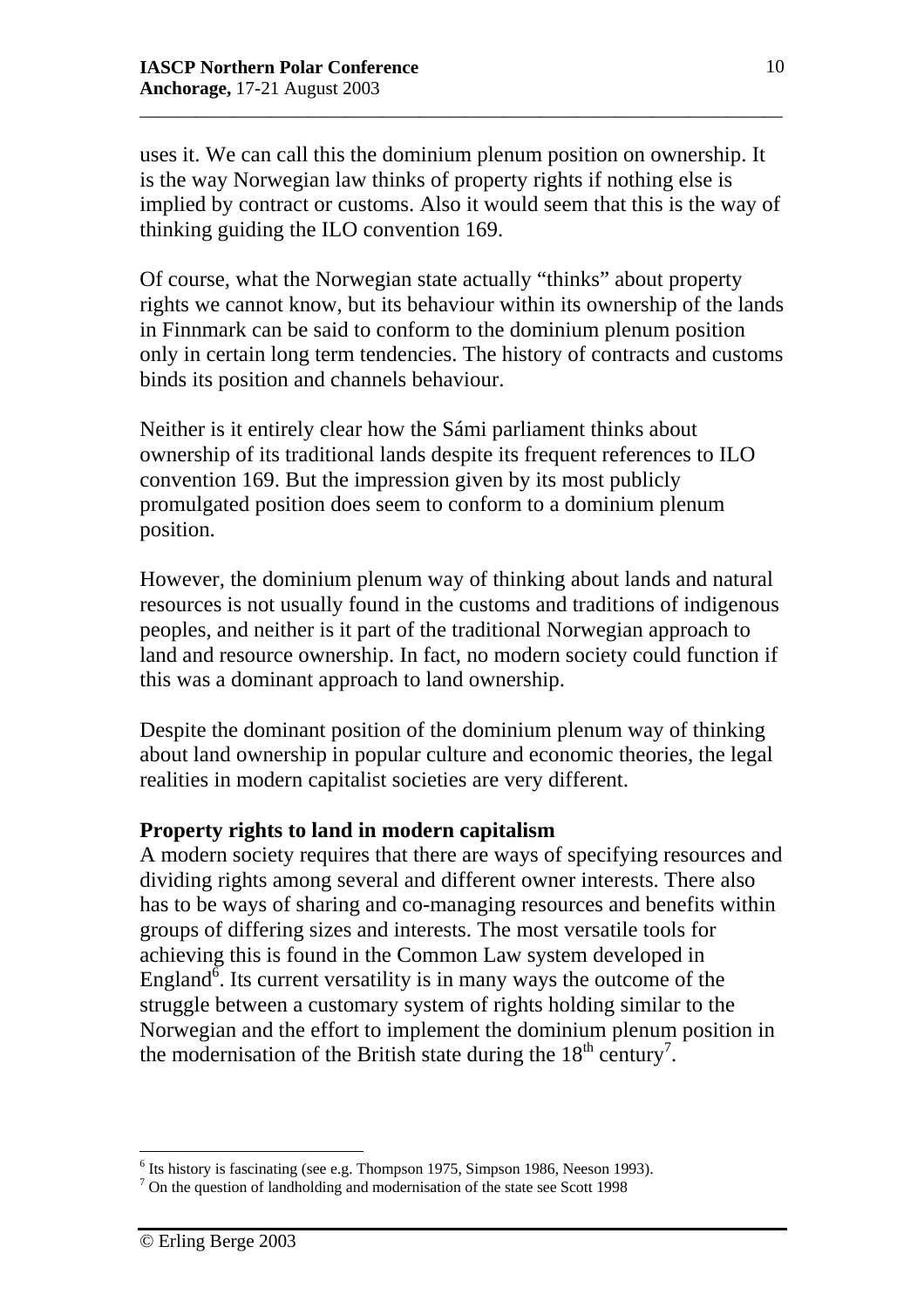In contemporary modernisation projects an understanding of how these tools of land holding are constructed and what their cultural foundations are, will be essential. However, legal techniques can never be transferred from one culture to another without being adapted to the local values and conceptions of property. There is a close link between property rights in action and cultural values and ways of thinking (Douglas 1986, Godelier 1984).

\_\_\_\_\_\_\_\_\_\_\_\_\_\_\_\_\_\_\_\_\_\_\_\_\_\_\_\_\_\_\_\_\_\_\_\_\_\_\_\_\_\_\_\_\_\_\_\_\_\_\_\_\_\_\_\_\_\_\_\_\_\_\_\_\_\_\_\_\_

Because traditional or customary systems of thinking about resources and rights at the outset are based on distributions of rights to several and different owner interests, both individuals and groups, they will in most cases be a better point of departure for modernisation than a dominium plenum way of thinking. But even so they need to be adapted to capitalist society.

However, if one wants to attempt consciously designed land reforms one needs to have a technical language more sophisticated than the system one wants to reform, and one needs to understand how cultural values are embedded in the rules of property rights. Only then will it be possible to describe both the system as it is and how it can be transformed to the goal one wants to obtain.

Without going into a comprehensive outline of the property rights system for land holding of modern capitalism we need to look briefly at two important kinds of distinctions: the difference between owner at law and owner at equity<sup>8</sup>, and the basic classification of resources. The classification of resources we shall return to below.

The powers of ownership are different according to whether the owner is

- Owner at law on behalf of herself/ himself, or
- Owner at law on behalf of some beneficiary.

The beneficiary is sometimes described as the owner at equity. The utility of the distinction between owner at law and owner at equity is based on the legal ability to distinguish and discriminate owners according to the motive or purpose for their ownership. The distinction between owner at law and owner at equity developed with the trust institution. The distinction is tied to the roles of trustee and beneficiary. A trustee is owner at law, and in a land trust the trustee owns the lands on behalf of the beneficiary. The only important rule for the trustee is that all

 $\overline{a}$  $8$  The terminology might be simplified. However, the terms used here are technical terms defined for example in Black 1990  $6<sup>th</sup>$  edition.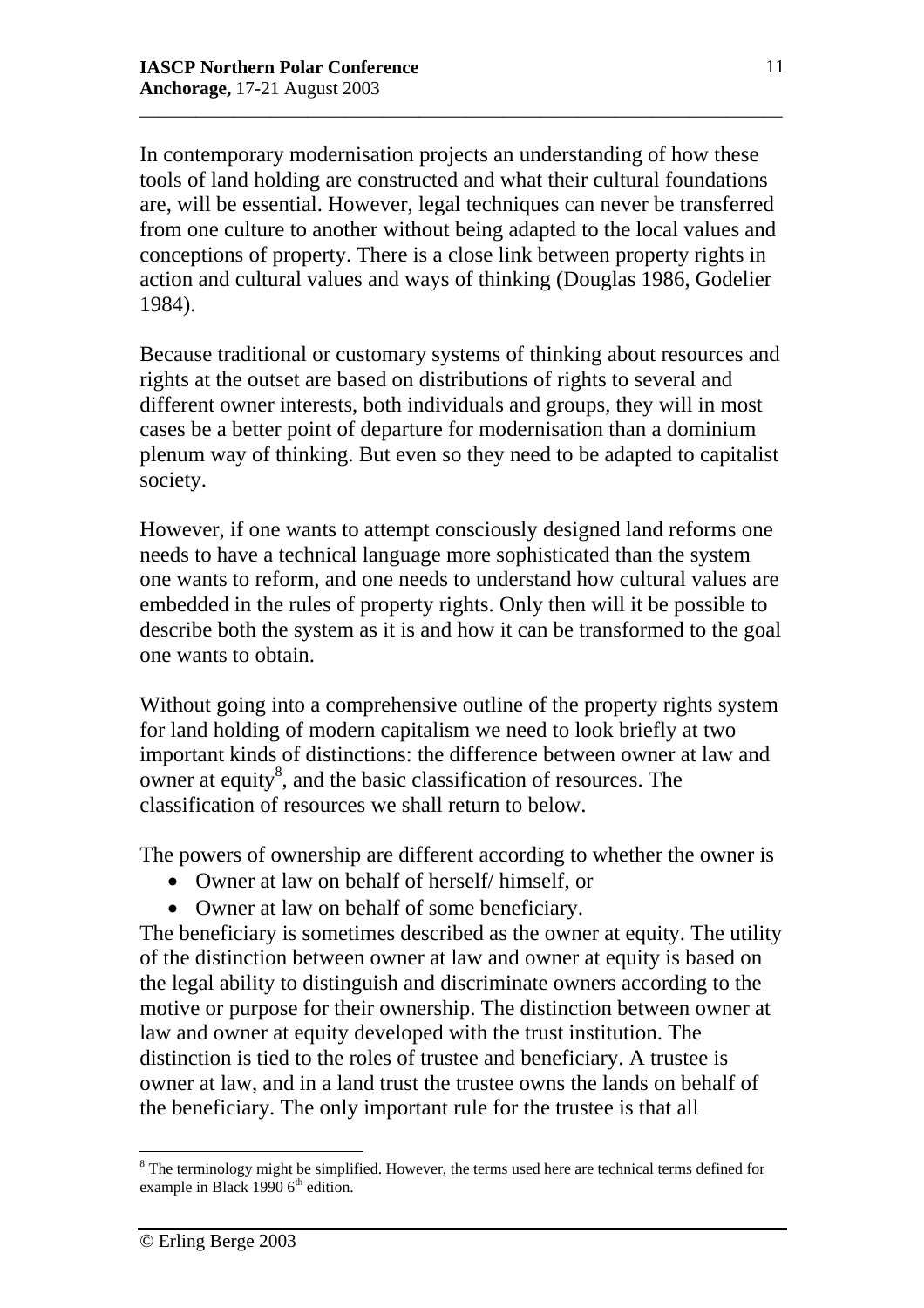management and owner decisions have to be done with the best interest of the beneficiary as goal. Corresponding to this the beneficiary is given the remedy of legal action for breach of trust. If the beneficiary feels that the trustee does not have the best interest of the beneficiary as a goal the beneficiary can take the trustee to court for breach of trust. This is straightforward in England and in other countries where the trust institution has been adopted.

\_\_\_\_\_\_\_\_\_\_\_\_\_\_\_\_\_\_\_\_\_\_\_\_\_\_\_\_\_\_\_\_\_\_\_\_\_\_\_\_\_\_\_\_\_\_\_\_\_\_\_\_\_\_\_\_\_\_\_\_\_\_\_\_\_\_\_\_\_

The owner who owns at law on behalf of herself is the ordinary owner encountered in the dominium plenum position on ownership. This is the kind of owner we usually think of in Norway when we speak of ownership. One might perhaps guess that this is the way the bureaucrats of Statskog SF think about their ownership of Finnmark. However, this is unlikely: they follow their own bureaucratic traditions, and bureaucratic traditions die hard. However, the Norwegian political and cultural climate is certainly pushing most Norwegians in such ways. Statskog SF may follow.

### **Common law land holding and ILO convention 169**

To illustrate the difference between Norway and England we could for example speculate on why ILO in their the revision of convention 107 from 1957 found it necessary to change the expression "The **right of ownership**, collective or individual, of the members of the populations concerned over the lands which these populations traditionally occupy shall be recognised." to "The **rights of ownership and possession** of the peoples concerned over the lands which they traditionally occupy shall be recognised."

There are two interesting changes in the wording. One is the change from "members of the populations" to "peoples". This implies a subtle shift in emphasis from thinking of individual rights first to thinking of collective or public rights first (it is a people that shall have recognition of its rights of ownership and possession not individual persons). The second interesting change is the addition of "possession" to "rights of ownership".

An interpretation of the shift from "ownership" to "ownership and possession" might start by noting one important difference between land ownership in English jurisprudence and "land ownership" outside the area where the English trust institution have been instituted (such as in Norwegian jurisprudence). Ownership implies in English jurisprudence title to the lands and full rights of management including the rights of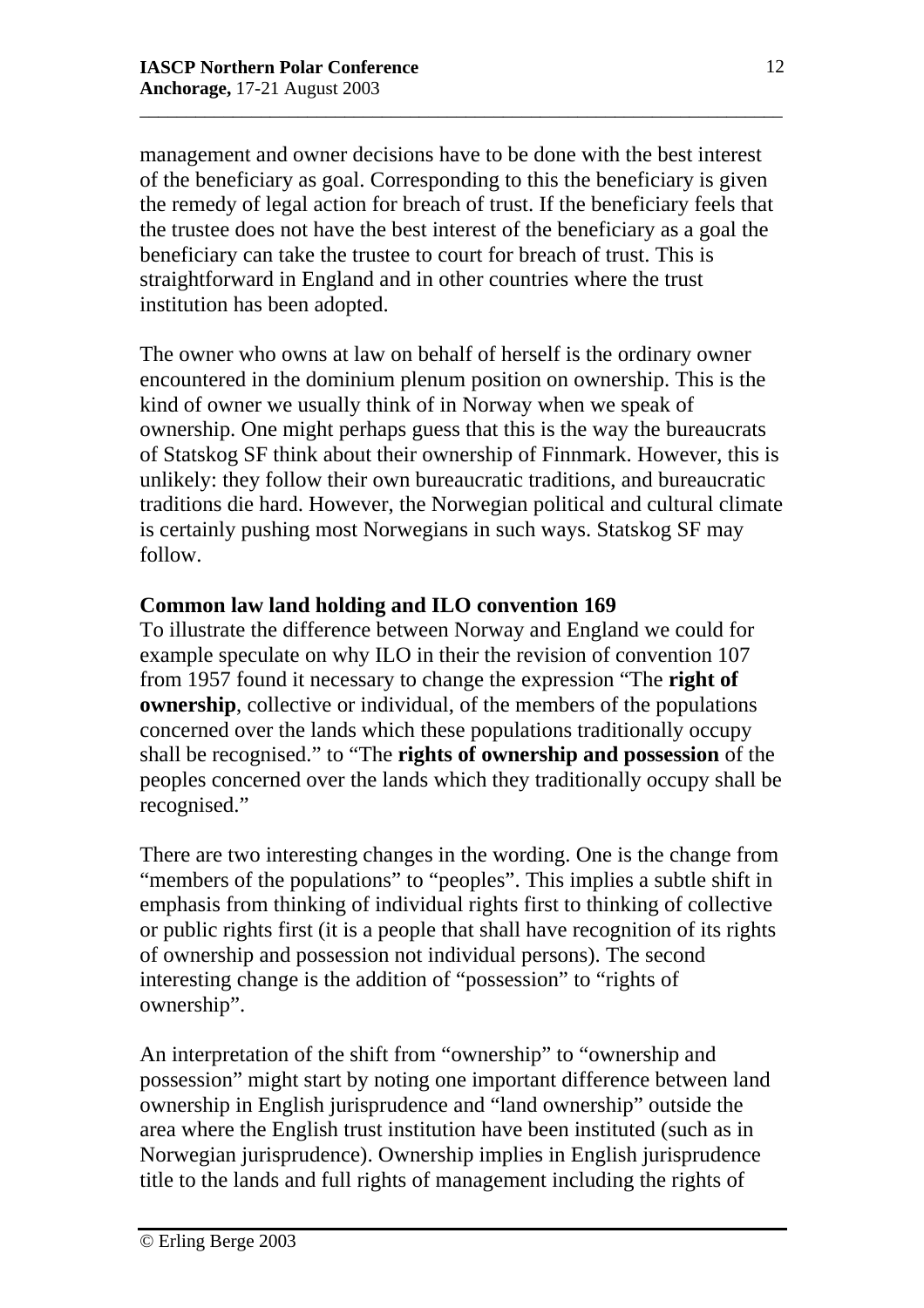alienation (ownership at law) but not necessarily possession or enjoyment of benefits which may belong to the owner at equity. In Norwegian jurisprudence, on the other hand, ownership implies full rights of use and enjoyment as well as rights of management including the right to alienate unless contract or custom dictates otherwise.

\_\_\_\_\_\_\_\_\_\_\_\_\_\_\_\_\_\_\_\_\_\_\_\_\_\_\_\_\_\_\_\_\_\_\_\_\_\_\_\_\_\_\_\_\_\_\_\_\_\_\_\_\_\_\_\_\_\_\_\_\_\_\_\_\_\_\_\_\_

|             | Table 1 Complementary bundles of rights as defined by the trust |  |  |  |  |
|-------------|-----------------------------------------------------------------|--|--|--|--|
| institution |                                                                 |  |  |  |  |

|             | Trust ownership | Ordinary         |                  |          |                   |  |
|-------------|-----------------|------------------|------------------|----------|-------------------|--|
|             |                 |                  |                  |          | ownership         |  |
|             | Trustee         | Beneficiary      | Possessor        |          | Ownership on      |  |
| Elements of |                 | Cestui que trust | Manager          |          | behalf of oneself |  |
| ownership   |                 | (beneficial use) | (managerial use) |          | gives the full    |  |
| rights      |                 |                  |                  |          | bundle of rights  |  |
| Access      | $(X)+$          | $(X)+$           | $\rm(X)$         | $=$      | X                 |  |
| Subtraction | $(X)+$          | $(X)+$           | (X)              | $\equiv$ | X                 |  |
| Management  | $(X)+$          | $(X)+$           | $\rm(X)$         | $=$      | X                 |  |
| Exclusion   | $(X)+$          | $(X)+$           | $(\rm X)$        | $=$      | X                 |  |
| Alienation  | X               |                  |                  |          | X                 |  |

The difference between England and Norway lies in the possibility for separate allocations of the rights of possession and enjoyment. At first blush there may not appear to be much difference. Also in Norway we may separate possession and enjoyment. However, in Norway it will have to be done by contract in each case, and enforcement will be according to the letter of the contract, not according to what is the best interest of the one who is granted rights of enjoyment and/ or possession. In Norway we do not have the distinction between owner at law and owner at equity. This distinction is at the core of the English trust institution. However, the distinction is difficult to enforce in most cultures. It requires both a cultural understanding of the distinction and a well developed judicial system able and willing to enforce it. In most countries where ILO convention 169 might be applied the cultural and legal foundation to apply the trust institution would be missing.

If and how much this has affected the original formulation of article 14 in Convention 107 and the reformulation in 169 is not known. However, it might be a reasonable guess that the addition of the clause "possession" in formulation in 169 to larger degree than the formulation in 107 is a self-conscious effort to guard against a possible misuse of the trust institution. It is not known that this was the reasoning behind the change,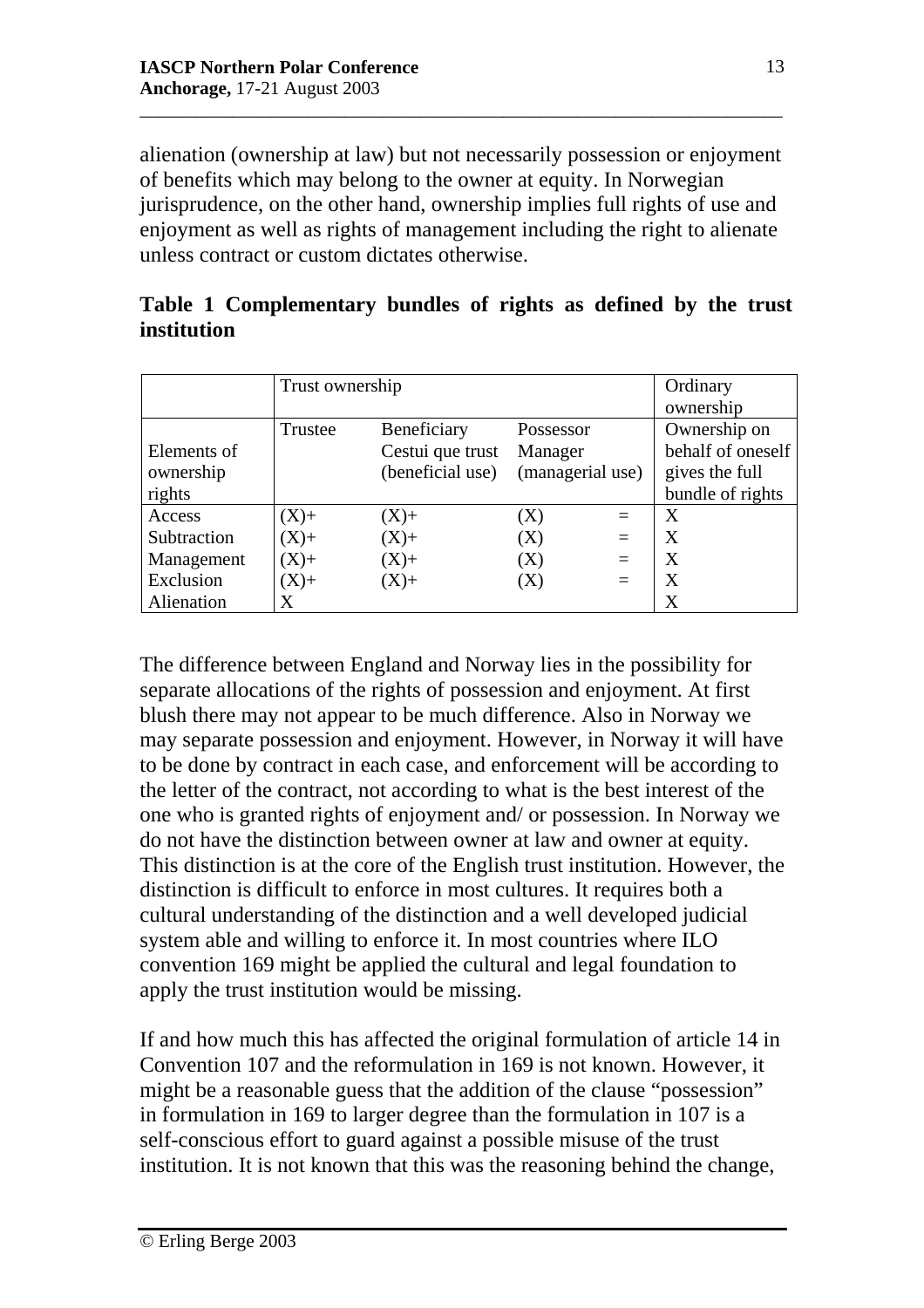but it is at least one way of arguing that the change was reasonable and necessary. For the application to Norway the change cannot be seen to make any difference at all. "Ownership of lands" or "ownership and possession of lands" means the same if nothing else is agreed to by the owner.

\_\_\_\_\_\_\_\_\_\_\_\_\_\_\_\_\_\_\_\_\_\_\_\_\_\_\_\_\_\_\_\_\_\_\_\_\_\_\_\_\_\_\_\_\_\_\_\_\_\_\_\_\_\_\_\_\_\_\_\_\_\_\_\_\_\_\_\_\_

Thus the argument of the Norwegian state in the debate of the new paragraph of ILO convention 169 was not about the meaning of ownership, it was about the meaning of lands. The Norwegian state wanted to equate property rights to the use of the specific resources the Sámi traditionally had used with property rights to land. This would be analogous to the situation for the farming populations in southern Norway in state commons, and also a fairly straight follow up of the approach used since the enactment of the Reindeer Herding act in 1933. It would fit perfectly with the Norwegian legal and cultural understanding of land ownership. In many ways the state can be seen as taking a role comparable to that of a trustee. But both the ILO convention and the Sámi parliament have denied that this will be sufficient. One reason for this is that the legal system of Norway does not give the Sámi the remedy of legal action for breach of trust. And in capitalist society that will leave the Sámi vulnerable to economic powers they have no way of countering. To understand why this may be so, we have to consider how resource ownership is organised in modern capitalist societies.

# **Resource ownership in modern capitalist societies**

In discussing property rights for the purposes of resource management, resources can usefully be divided into 5 types:

- **The Ground** (sometimes called the soil) meaning the abstract bounded area. This category emerged from the work of the land surveyors in the period where the modern state was developed (see e.g. Scott 1998, Kain and Baigent 1992).
- **The Specific material resources** embedded in the ground, attached to the ground, or flowing over the ground (in general there are limits on how far into the ground and how far above the ground the rights reach). These are the resources of practical use and economic value at any particular time in a society.
- **The Remainder,** meaning the future interest in resources not yet discovered or not yet capable of being exploited. This can be said to be the hub of capitalist landholding.

These three types of resources are usually included in discussions of who owns what, and are routinely recognized by legal institutions.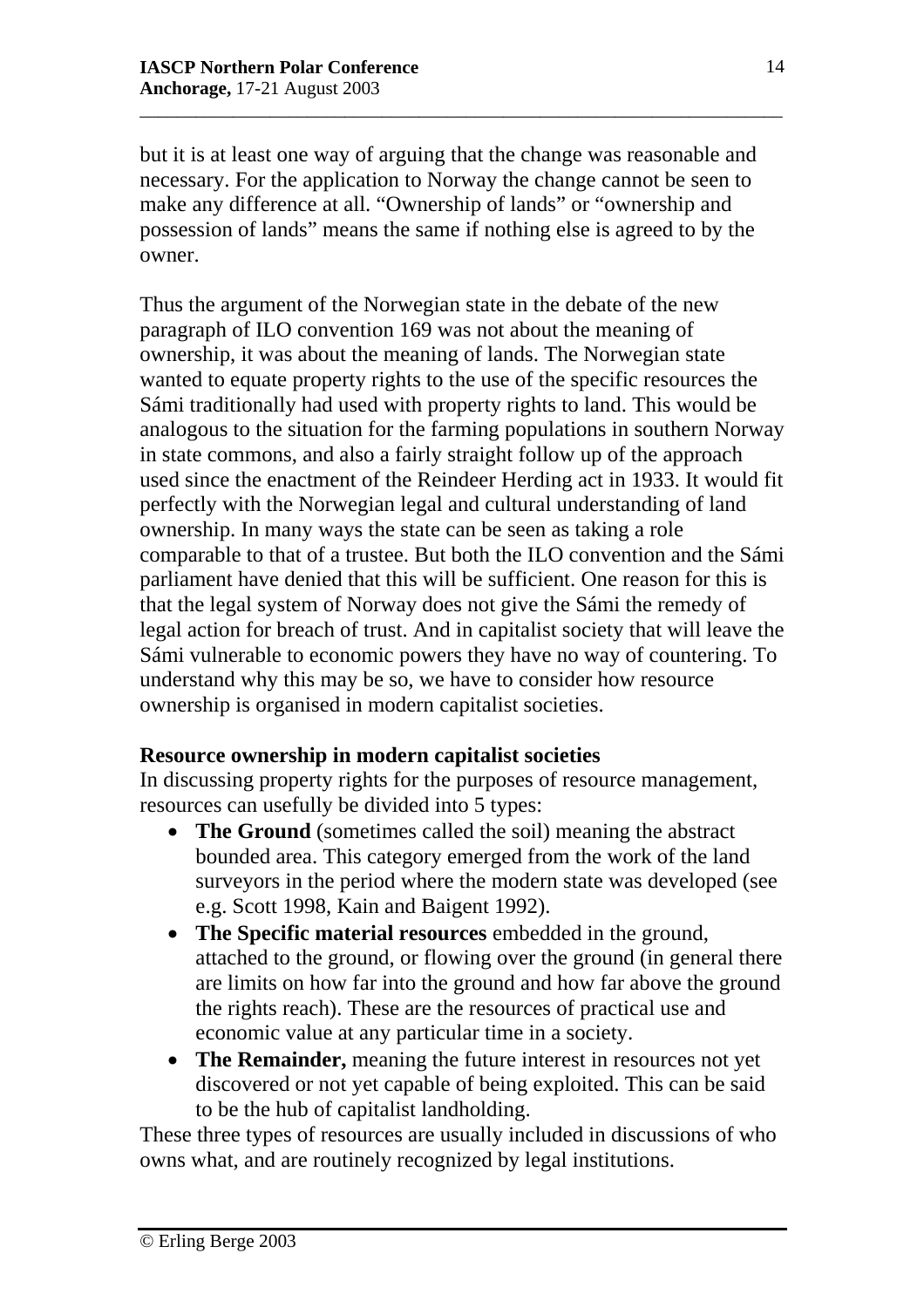In the dominium plenum position on ownership it is assumed the owner of the ground, the remainder, and the specific material resources, is one and the same legal person. This is seldom if ever the case in the real world. And if one could imagine that this actually was the case in a country one would soon rediscover the multiplicity of interests in different resources on the same ground, and with that the need for management systems able to accommodate and articulate the different interest. This is aptly illustrated in the development of environmental regulations.

\_\_\_\_\_\_\_\_\_\_\_\_\_\_\_\_\_\_\_\_\_\_\_\_\_\_\_\_\_\_\_\_\_\_\_\_\_\_\_\_\_\_\_\_\_\_\_\_\_\_\_\_\_\_\_\_\_\_\_\_\_\_\_\_\_\_\_\_\_

Today one might say that in addition to the three resource classes defined above, two additional types of resources will increasingly affect property rights. These are

- **Eco-system services** such as water control, disaster mitigation, local climate control, biodiversity, etc. The viewpoint that these are valuable resources for society can be said to emerge from the work of scientists in our time<sup>9</sup>.
- **Socio-cultural symbols** vested in a landscape (often attached to amenity and heritage sites). These belong to what traditional cultures value in the land, but have usually been neglected by the property rights systems of modern economies.

Eco-system services are usually managed through government regulations. Socio-cultural symbols are created and sustained by the local culture but now increasingly taken over by national and international bureaucracies.

Of these 5 resources "the remainder" may seem a bit odd to most people. But looked at from a dynamic perspective it may be argued that of the five classes of resources the remainder is the most important because the remainder includes all that which is not yet reality, all that which is yet to be discovered. The person or persons who control the remainder control the future.

For example, the income potential of the waterfalls was not understood until hydro-electric power generation became possible. After the technological breakthrough, the one who owned the remainder in an area where waterfalls were found were entitled to collect the income flow or to decide to preserve the waterfall undisturbed.

 $9$  It is significant to note that according to the 2003 proposal of the government, the new owner of the lands and waters of Finnmark have to grant land for national parks without compensation if the Norwegian parliament decides to create a park on their land.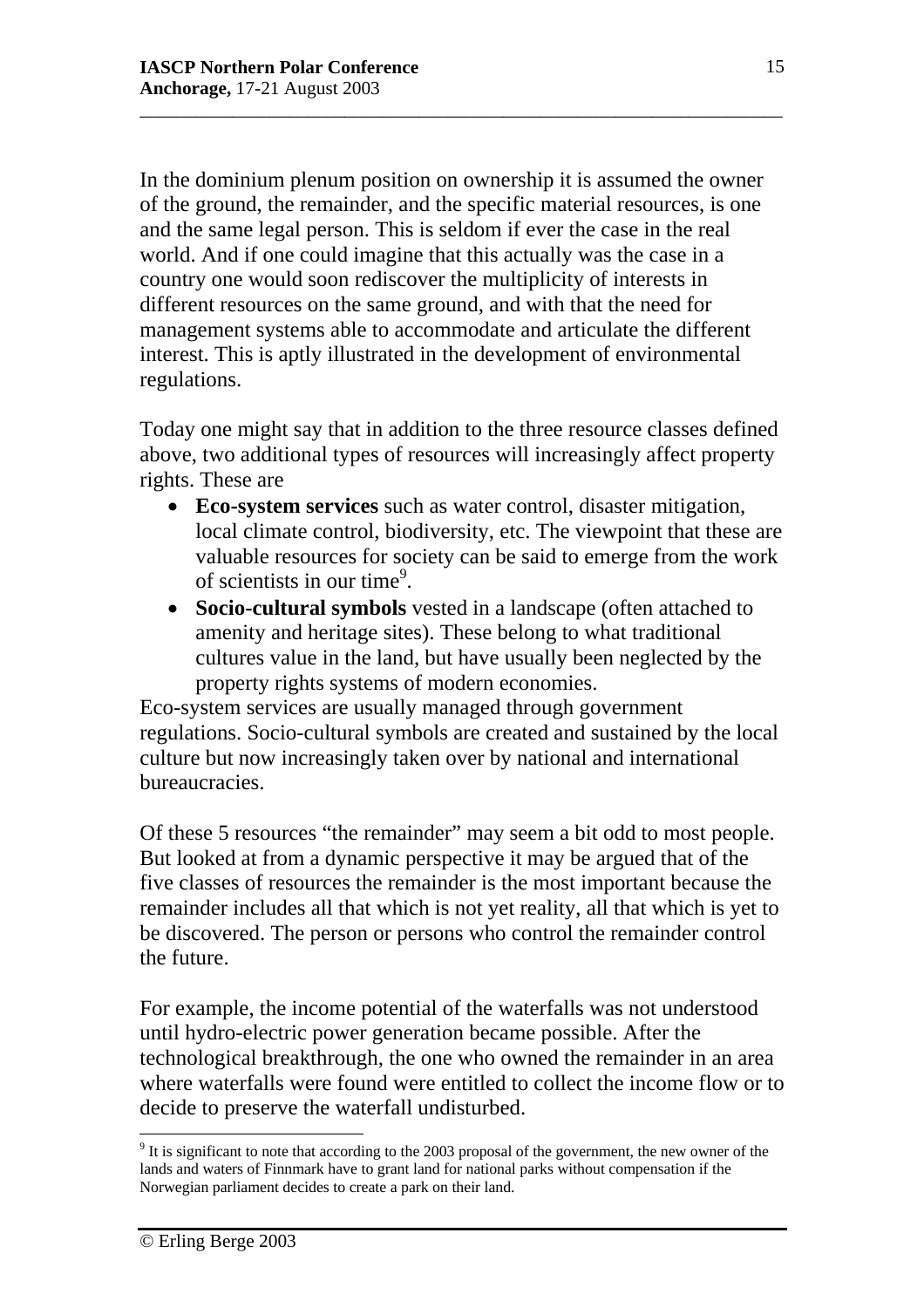One can also say that during the last 40-50 years eco-system services has started to emerge from the remainder. Previously they were unrecognized. Now they are valued and enter into the motivations and management systems of various stakeholders. They become part of the property rights system whether recognized as such or not. In many ways we can see them emerging as a common resource the land owner cannot dispose of freely.

\_\_\_\_\_\_\_\_\_\_\_\_\_\_\_\_\_\_\_\_\_\_\_\_\_\_\_\_\_\_\_\_\_\_\_\_\_\_\_\_\_\_\_\_\_\_\_\_\_\_\_\_\_\_\_\_\_\_\_\_\_\_\_\_\_\_\_\_\_

It is the main argument here that the dynamic powers of property rights to the remainder are the main reason why ownership of land and water is important to the Sámi people. The chances of survival and successful modernisation of the Sámi culture are much better if they collectively, as a people, can control the remainder.

If we accept that control of the remainder is important to the future, why cannot the state - or Statskog SF - manage the remainder for the Sámi people as they do for local populations in the state commons of southern Norway?

### **The state as trustee and owner at law**

For the lands in Finnmark one can take as a point of view that the state has been in the position of trustee and owner at law while the Sámi people have been the beneficiary. In the English legal system the Sámi could have taken the State to court for breech of trust if they found that there were reasons to suspect that the state had not taken due consideration of the interests of the Sámi. The court could have found the state in breech of trust, and, having broken their moral and ethical commitments to the beneficiary, the trusteeship could have been ended and transferred to some other body.

In the Norwegian legal system, as in most legal systems, this is impossible. In Norway the trust institution is not fully developed. We do have elements of it. Despite the fact that the state claim ownership over the remainder it seems reasonable to say that in such constructions as state commons in southern Norway the state is in a position similar to that of trustee. However, the force that keeps the state straight is not the legal system. It is political power. Only continuous political pressure from local communities and close links between the state bureaucracy and rural society during the  $19<sup>th</sup>$  and early  $20<sup>th</sup>$  century can explain the particular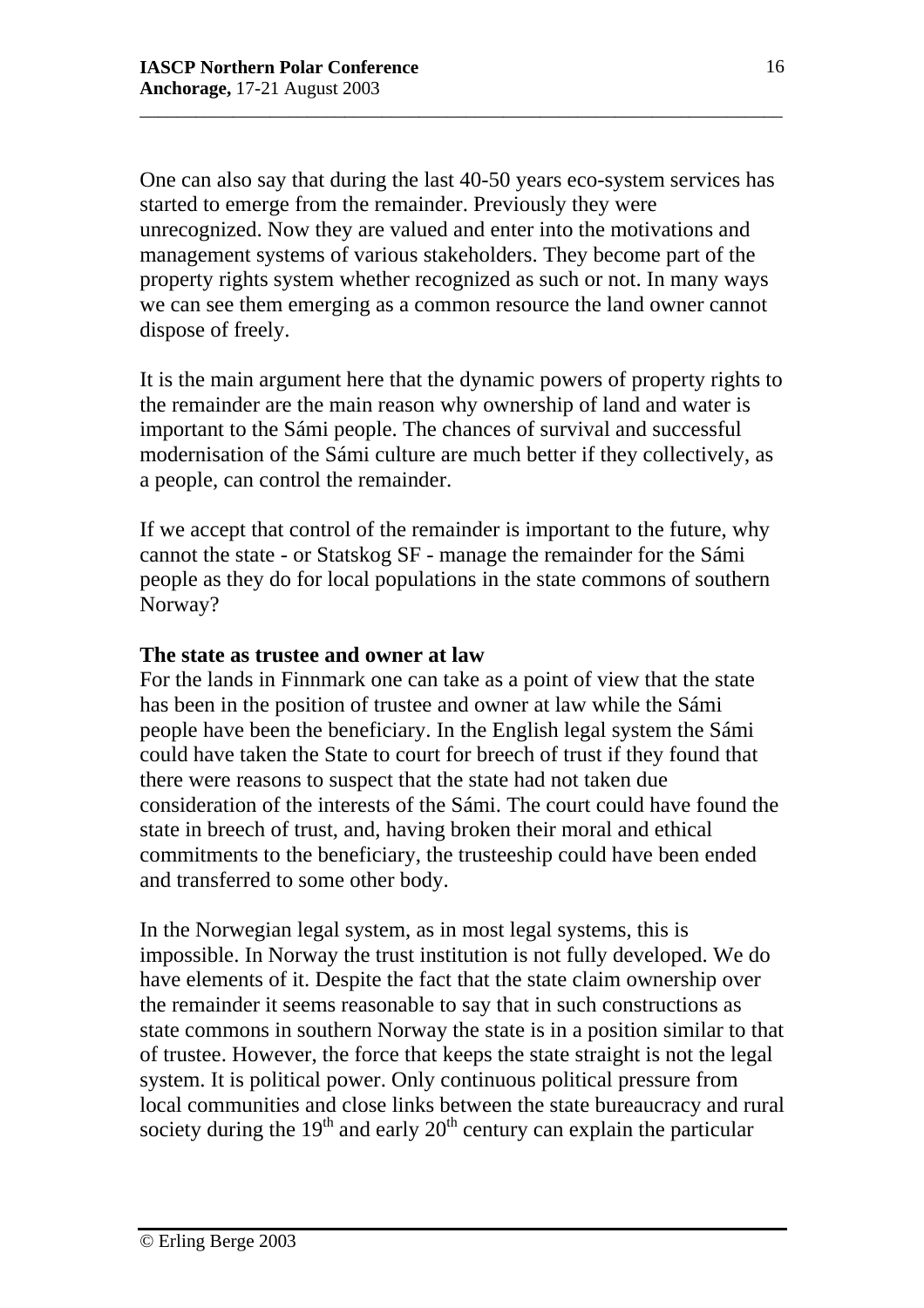reforms of the legislation of commons in 1857, 1863<sup>10</sup>, and later, as well as the work of the Mountain commission from 1909 to  $1953<sup>11</sup>$ .

\_\_\_\_\_\_\_\_\_\_\_\_\_\_\_\_\_\_\_\_\_\_\_\_\_\_\_\_\_\_\_\_\_\_\_\_\_\_\_\_\_\_\_\_\_\_\_\_\_\_\_\_\_\_\_\_\_\_\_\_\_\_\_\_\_\_\_\_\_

Since the Sámi people lack political clout in the Norwegian parliament as well as the political good will and understanding of the ordinary Norwegian population, the relations between the state and the Sámi are usually left to the bureaucrats. The social dynamic of bureaucracies left to their own internal processes is an interesting topic, but not on the agenda here. It must be sufficient to observe that even in following the most well meaning intentions to help and do good, bureaucrats are hard put to listen to some types of clients, and in some types of situations they have great problems taking seriously their wishes. Bureaucrats are professionals, and professionals know best. That is inherent in a professional worldview. Sometimes the professional opinion coincides with their client's interests, often, it seems, they do not. In the long run the relations between such bureaucracies and their clients tend to deteriorate. It seems to have happened between the Sámi and at least some sections of the state bureaucracy, particularly in relation to land management.

The Sámi as beneficiaries of the land trust the state can be seen as having taken upon itself, seems to feel that their trust has been broken. However, in the Norwegian legal system they have no ordinary remedies. Neither do they have political power to instruct the state bureaucracy. Their one course of action came with the globalisation process and the integration of the Norwegian state into the global development of moral and ethical standards for modern states, in this case, particular the ILO convention 169. In the process which this convention has generated, basic questions for the Sámi people ought to be: "Can the Norwegian state be trusted to fulfil its fiduciary duties towards the Sámi?" or "Can we trust the state to hold the land in a way benefiting the Sámi people in the long run?"

In the foreseeable future there is no reason to think that the state will not act in the best interest of the Sámi (as judged by the bureaucrats). And there is no reason to doubt that the bureaucrats that fashioned the current proposal for new rights to land and water in Finnmark believe the new rules will serve the Sámi well and balance the rights of the Sámi and the rights of the non-Sámi in a reasonable way. In the short run there will be no significant difference between the new and the current situation. But in

 $\overline{a}$  $10<sup>10</sup>$  Act of 12 October 1857 on forest commons, Act of 22 June 1863 on forestry

 $11$  Act of 9 April 1954 rescinded Act of 8 August 1908 creating the commission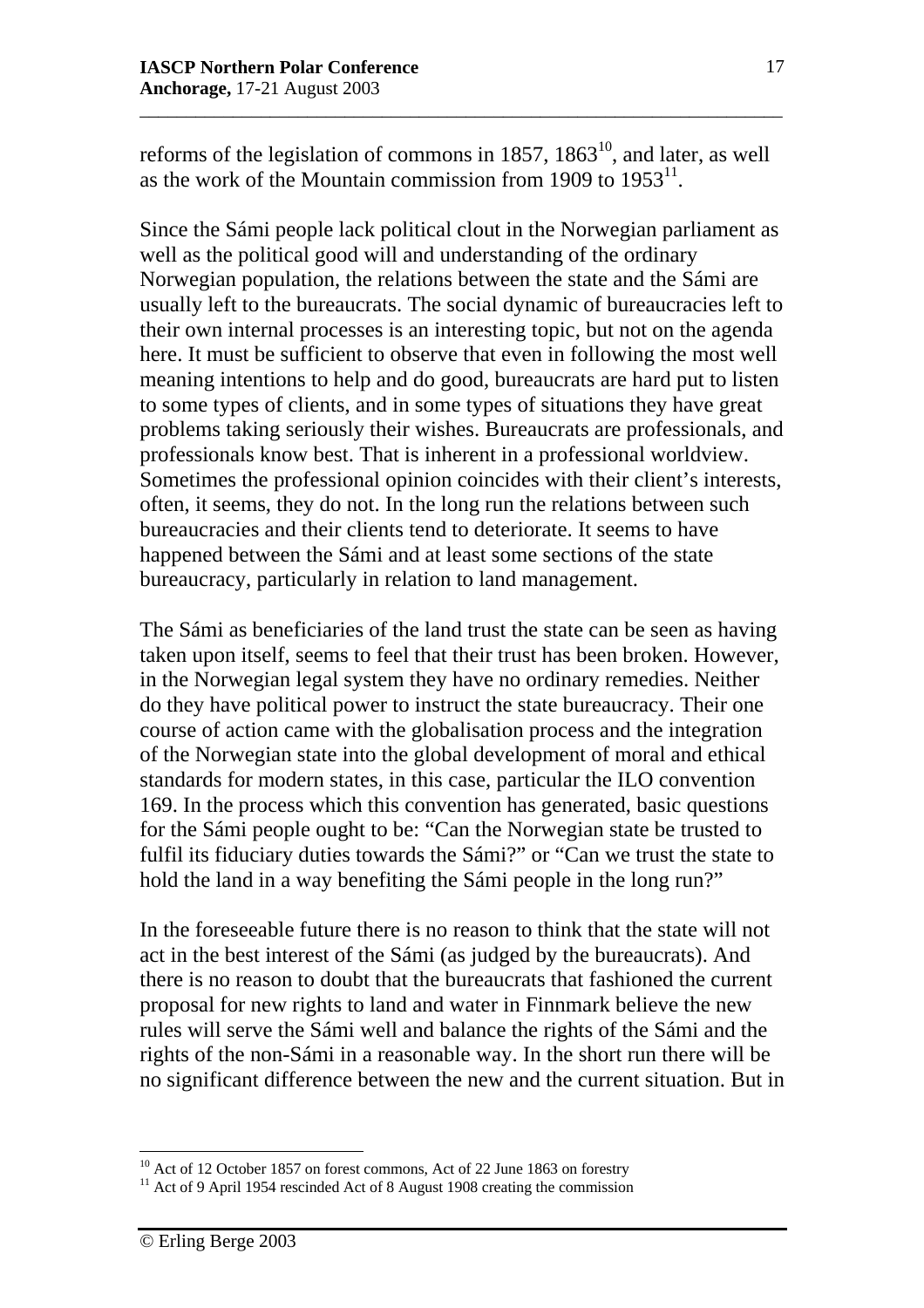the history of a people trusting in the good will of the state for the foreseeable future is a rather short term perspective.

So what is the alternative? If the state in the long run cannot be trusted to act as trustee in the best interest of the Sámi the only alternative is the private property (meaning that the owner rights are not controlled by the central or local state). Some private body will have to be owner and manager of the lands of the Sámi.

\_\_\_\_\_\_\_\_\_\_\_\_\_\_\_\_\_\_\_\_\_\_\_\_\_\_\_\_\_\_\_\_\_\_\_\_\_\_\_\_\_\_\_\_\_\_\_\_\_\_\_\_\_\_\_\_\_\_\_\_\_\_\_\_\_\_\_\_\_

In the choice between trusting the state and trusting the property rights institution it should be kept in mind that property rights change more slowly than the character of a state. By transferring the property rights from a politically sensitive state bureaucracy and over to the private property rights system, the Sámi will in principle get exactly the same power over and protection of their property rights as any other Norwegian group of people. The court system protecting property rights in southern Norway will also be bound to protect the property rights of the Sámi. This they both can and will do as long as these property rights are seen to conform to property rights elsewhere in Norway. In other words, the property rights of the Sámi people must be seen to conform to established ways of thinking about property rights in Norway. Only if they do that, will property rights to land and water be an improvement over the current situation.

If the property rights of the Sámi become too different, too special, or are seen to rely on ideas and values alien to the ideas and values supporting the property rights in the rest of Norway, our legal system will not work reliably in protecting their property rights.

For example, it may be conjectured that individual property rights, or property rights which discriminate local inhabitants, based on ethnic origin, will be anathema and in the long run introduce difficulties in the practice of Sámi property rights which is bound to lead to political repercussions.

# **Conclusion**

To follow up effectively on the potential for change in the current international and national political climate it is necessary to understand both how the Norwegian people think about property rights in general, and what kind of legal constructions that will be possible within the Norwegian system. Thus, from the line of argument presented here, it would seem more constructive for the Sámi parliament to emphasis that it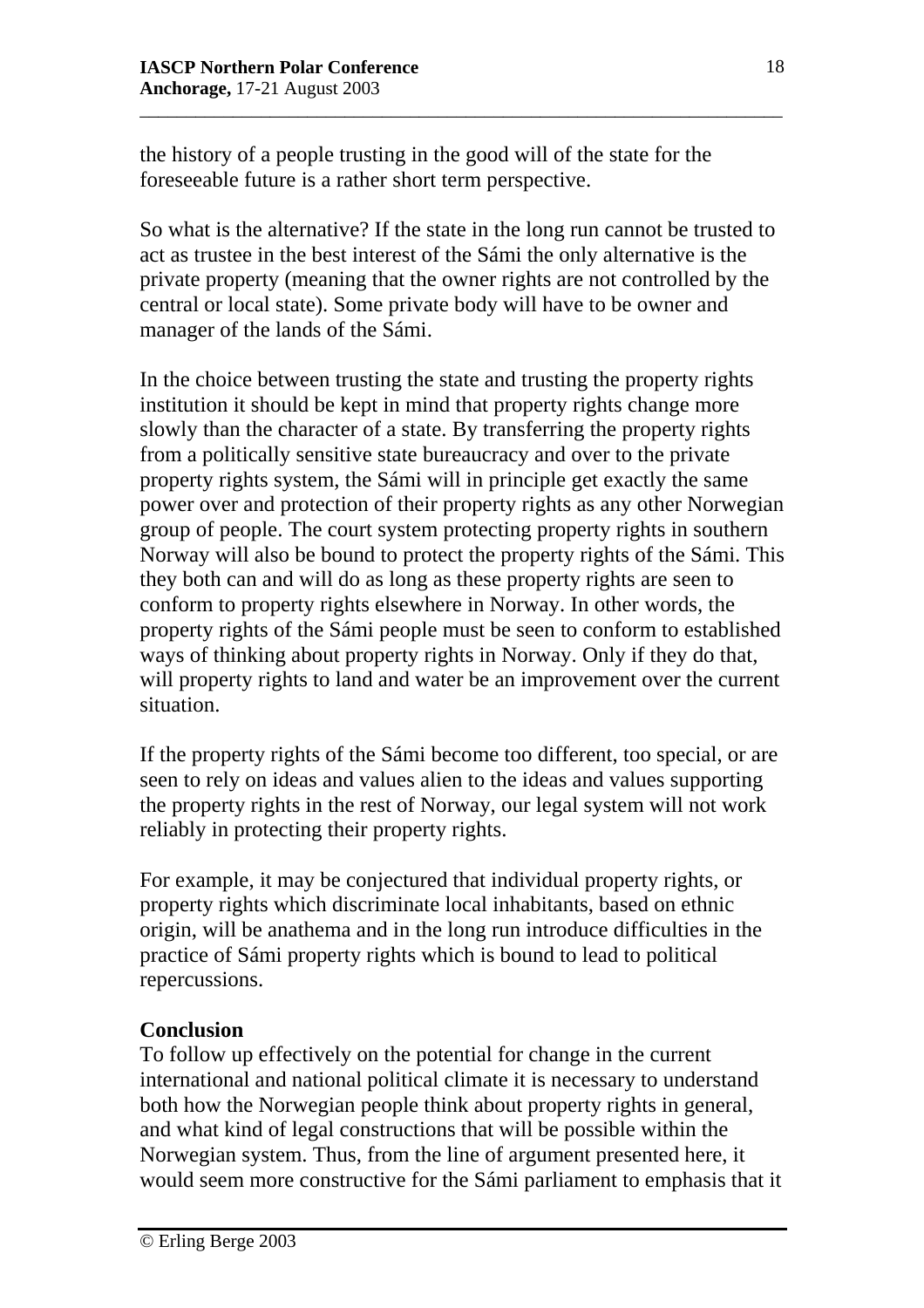is ownership of ground and remainder they are looking for, and that ownership of ground and remainder do not have to affect possession of, access to, or uses of specified resources at specified locations whether these rights are based on contract or custom.

\_\_\_\_\_\_\_\_\_\_\_\_\_\_\_\_\_\_\_\_\_\_\_\_\_\_\_\_\_\_\_\_\_\_\_\_\_\_\_\_\_\_\_\_\_\_\_\_\_\_\_\_\_\_\_\_\_\_\_\_\_\_\_\_\_\_\_\_\_

The 2003 proposal of the Norwegian government can be read in many ways. My reading is that it confirms the assumed power of the Norwegian bureaucracy. It conforms closely to the Norwegian way of thinking about property rights to land and water. But it does not fulfil the Norwegian commitment to ILO convention 169.

I believe both the Norwegian government and the Sámi parliament needs to rethink their positions and discuss what kinds of rules will serve their long term goals best. There is still a long discussion to come, and some problems are yet to be faced. For example: the processes determining the exact boundaries of the lands the Sámi traditionally have used. This process will be long and contentious. Understanding the distinction between ground, remainder and specific resources will help. One should also think hard about how to avoid the most obvious traps in the process, such as fights about redistribution of land ownership among smaller groups of Sámi.

There can be no doubt that property rights to land and water will be important to Sámi society. But the consequences will be long range. They will be based on legal technicalities and not easy to anticipate. New dilemmas will appear. That is about the only sure thing.